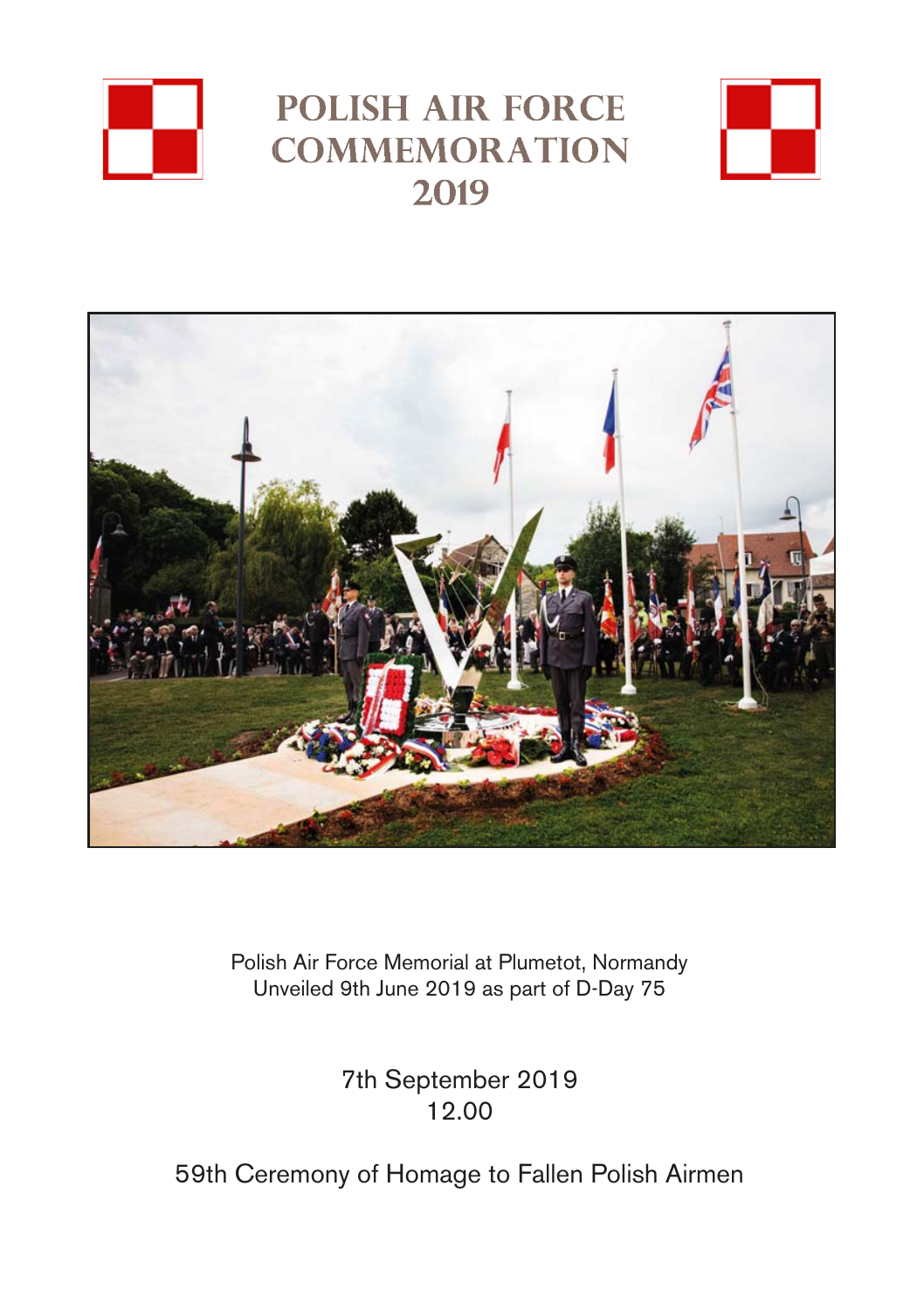

The Polish Air Force Memorial Committee thanks the following for supporting this event:

RAF Northolt The London Borough of Hillingdon The Polish Air Force University, Dęblin Middlesex Wing ATC Greater Manchester Wing ATC The Battle of Britain Memorial Flight The Polish Scouting Association The Metropolitan Police (West Area) St John Ambulance Brigade The Gaelic Athletic Association

The RAF Central Band plays by permission of the Air Force Board of the Defence Council



# NOTES:

**LAVATORIES** will be found at the Social Cub at the McGovern Park, 100 yards up the road from the Memorial

### **SUNDAY 8TH SEPTEMBER 2019, 12.00**

Mass will be offered for fallen Polish Airmen at the Garrison Church of St Andrew Bobola, Leyfield Place, Hammersmith; all are welcome.

**WREATH-LAYING** – veterans or descendants wishing to be added to the squadron wreath-laying roster should contact the Chairman: **richardkornicki@gmail.com**

**POLISH AIR FORCE MUSEUM** – to visit the PAF Museum at RAF Northolt or discuss depositing memorabilia please contact: **richardkornicki@gmail.com**

**Next year's Commemoration will take place on Saturday 5th Sept 2020 at 12.00**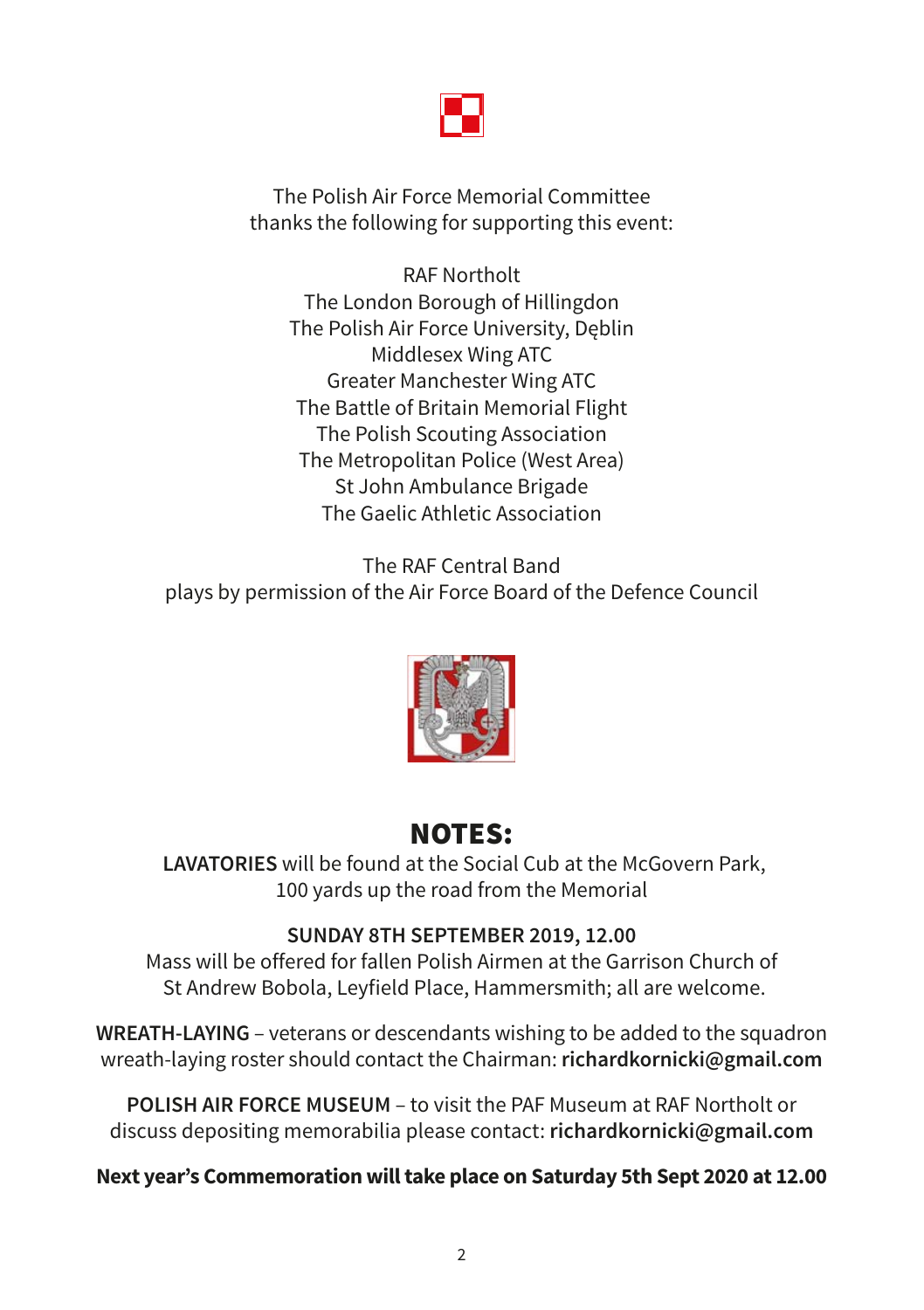

# ORDER OF CEREMONY

The Trumpeter sounds the Assembly Please stand

# **PARADE**

The Wilno Standard of the war-time Polish Air Force The Standard of the Polish Airmen's Association UK The Standards of the Polish Scouts and Guides Air Training Corps Standards The Standards of Polish Schools ATC Cadets with wreaths Polish Scouts and Guides Officer Cadets from the Polish Air Force University, Dęblin,

# **INTRODUCTION**

Please sit

Chairman of the Polish Air Force Memorial Committee, Mr Richard Kornicki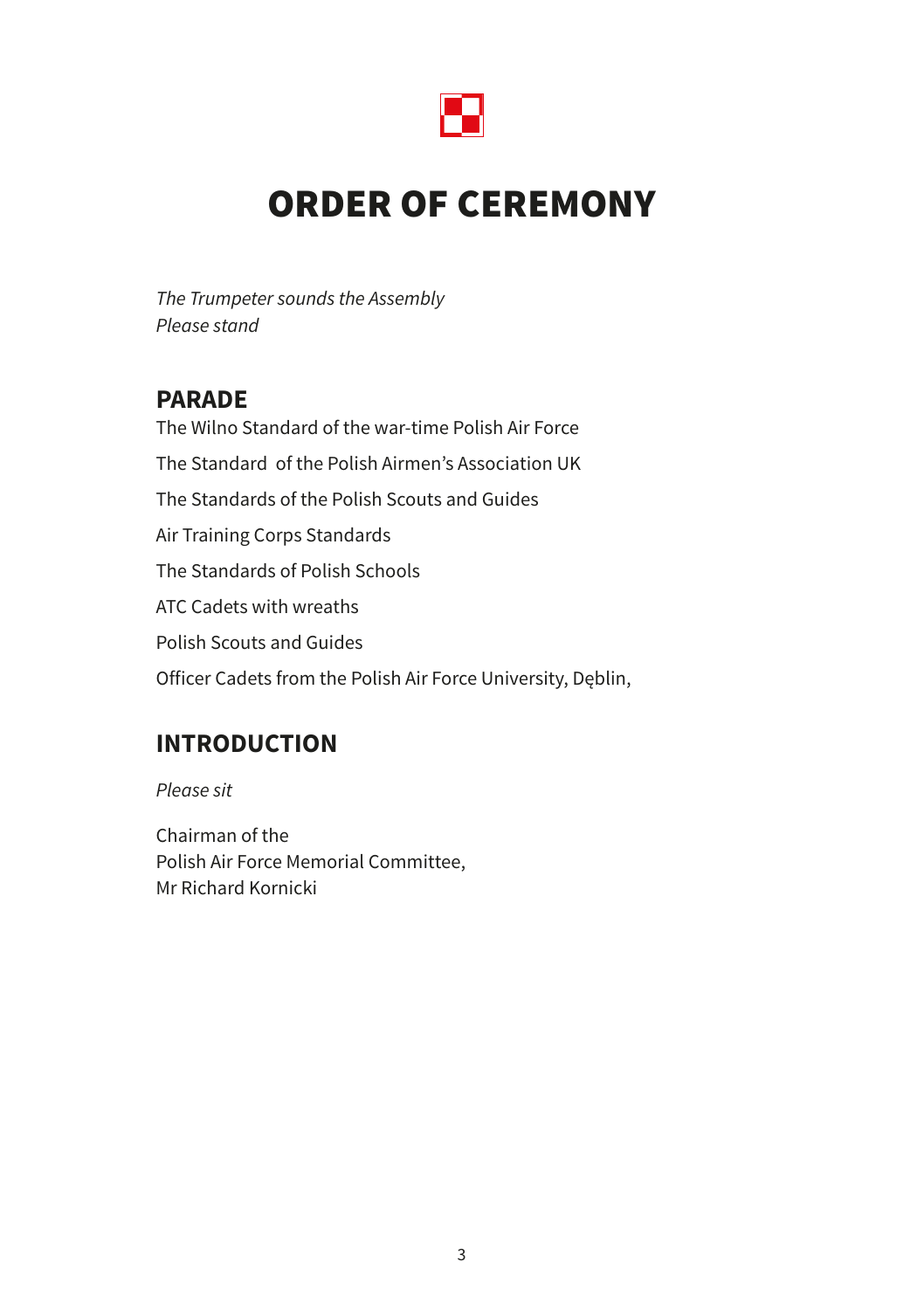

# **ROLL-CALL OF THE FALLEN – APEL POLEGŁYCH**

Officer Cadets from the Polish Air Force Academy, Dęblin

**Lotnicy Polscy!** Polish Airmen Bohaterowie walk o Niepodległość Heroes of the struggle for freedom **Szanowni Zebrani!** And all people here present

In a moment of profound solemnity, we gather for this roll-call, our hearts joined in remembering the heroes of the Polish sky. We are come to honour their memory and to pay tribute to all the airmen who laid down their lives and their strength in the service of the Republic. We owe our deepest gratitude to those who, in a struggle high above the earth, did not spare their blood for Poland, the country that would not be overcome.

| Stańcie do apelu!       | Present yourselves for the Roll-Call |
|-------------------------|--------------------------------------|
| Polegli na Polu Chwały! | They fell on the Field of Glory      |

I call on you airmen, wanderers overwhelmed with the pain of Poland's defeat in September 1939, who carried in your hearts the craving for battle and, by different routes, found your opportunity in the Allied ranks where you could take revenge for the humiliation you had experienced. Take your places now.

| Stańcie do apelu!       | Present yourselves for the Roll-Call |
|-------------------------|--------------------------------------|
| Polegli na Polu Chwały! | They fell on the Field of Glory      |

I call on you, the heroes of the Battle of Britain. Defending this Island of the Last Hope, you won the admiration of the world for your deeds. Yours was the most successful Fighter squadron of any in the Battle, protecting London to the utmost. You hunted Hitler's marauders over the North Sea, in the Bay of Biscay, in the English Channel. You were heroes of the air-war above the sands of Africa. Far from your native land, you laid down your lives with thoughts of Poland. I call on you, the crews of the Bomber squadrons, making raids on distant enemy targets and supporting the air-bridge to our occupied country.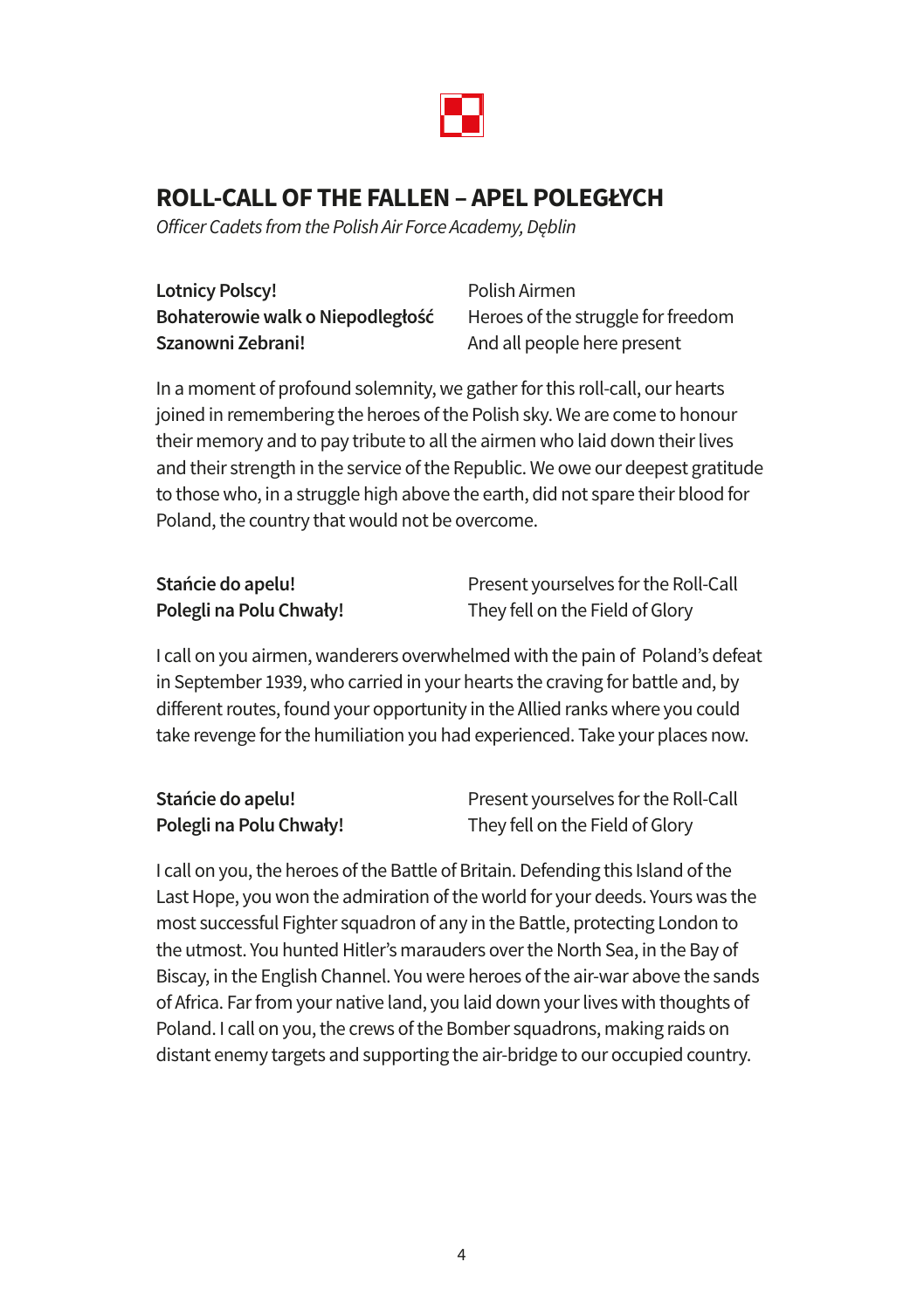

**Stańcie do apelu!** Present yourselves for the Roll-Call **Polegli na Polu Chwały!** They fell on the Field of Glory

I turn to you, brother airmen, murdered in Hitler's concentration and prisoner of war camps, in the Soviet labour camps, and in the Gulag: your tragic fate prevented you from continuing the struggle. I call you all: your hearts were devoted to Poland till the last moment of your lives. I call on all airmen in technical and logistics units, who gave your lives whilst keeping the aircrew flying on all fronts in the Second World War.

| Stańcie do apelu! | Present yourselves for the roll-call |
|-------------------|--------------------------------------|
| Chwała bohaterom! | Praise to the heroes                 |

Finally, I turn to you, their Descendants. Remember the blood and the lives offered by Polish airmen on the altar of our homeland: they have met beyond measure those momentous words on our Standard – Love demands Sacrifice. Their heroic deeds are stamped in history as an example for all generations. Let them be the testimony of vows faithfully fulfilled.

| Chwała bohaterom! | Glory to the Heroes  |
|-------------------|----------------------|
| Cześć ich pamięci | Hail to their Memory |

## **PRAYERS FOR THE FALLEN IN POLISH**

Please stand

#### **Ks Stefan Wylężek,**

Rector of the Polish Catholic Mission in England & Wales

**Śpij Kolego** is sounded (Sleep Friend – Polish Last Post) Standards and Banners are dipped.

Short silence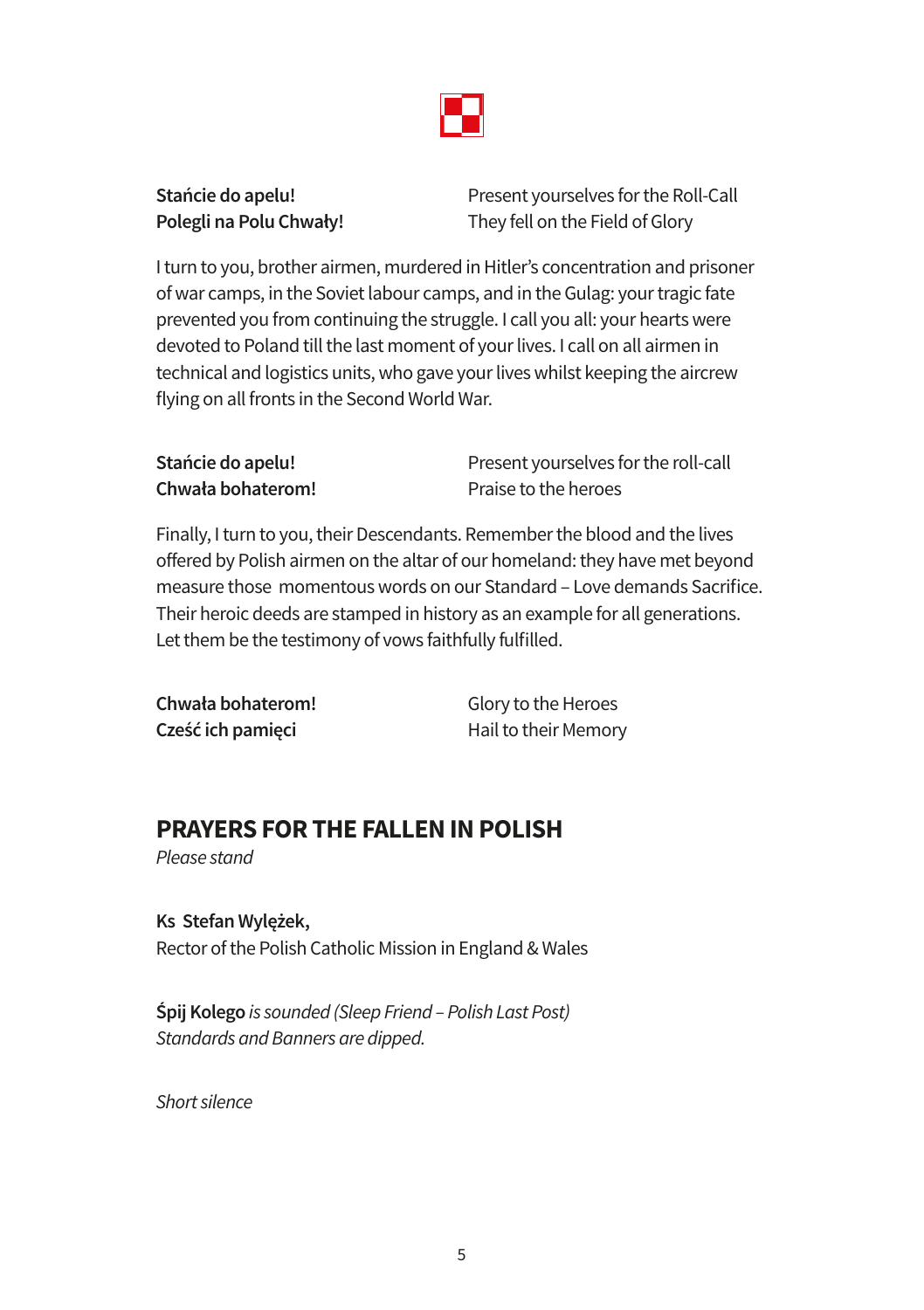

# **WREATH LAYING**

Please sit

#### **NATIONAL, CIVIC & OFFICIAL WREATHS**

- 1 **Bruce Houlder** Representative Deputy Lieutenant for the London Borough of Hillingdon
- 2 **HE Arkady Rzegocki** Ambassador of the Republic of Poland
- 3 **Cllr David Yarrow** The Worshipful Mayor of the London Borough of Hillingdon
- 4 **Cllr Abdullah Gulaid** The Worshipful Mayor of the London Borough of Ealing
- 5 **Cllr Daryl Brown** The Worshipful Mayor of the London Borough Hammersmith and Fulham
- 6 **Cllr Irene Brown** The Worshipful Mayor of the Borough of Newark
- **7 Air Chief Marshal Michael Wigston** Chief of the Air Staff
- 8 **Col. Wojciech Pikuła** Representing gen bryg pil Jacek Pszcoła, Inspector General, Polish AF
- 9 **Gen bryg pil dr Piotr Krawczyk** Rector Commandant, Polish Air Force University, Dęblin
- 10 **Gp Capt Nick Worrall** Station Commander, RAF Northolt
- 11 **Col. Jiři Niedoba** Defence Attaché, Czech Republic
- 12 **Col. Jan Goceliak** Defence Attaché, Slovak Republic
- 13 **Col. Lee Wingfield** Air Attaché, United States of America
- 14 **Mr chris Norman** Polish Air Force Memorial Committee
- 15 **Mr Artur Bildziuk** Chairman, Polish Airmen's Association UK
- 16 **Mrs Deborah Burns** Battle of Britain Fighter Association
- 17 **Mr M Nalewajko & Mrs T Ciecerska** Polish Scouts & Guides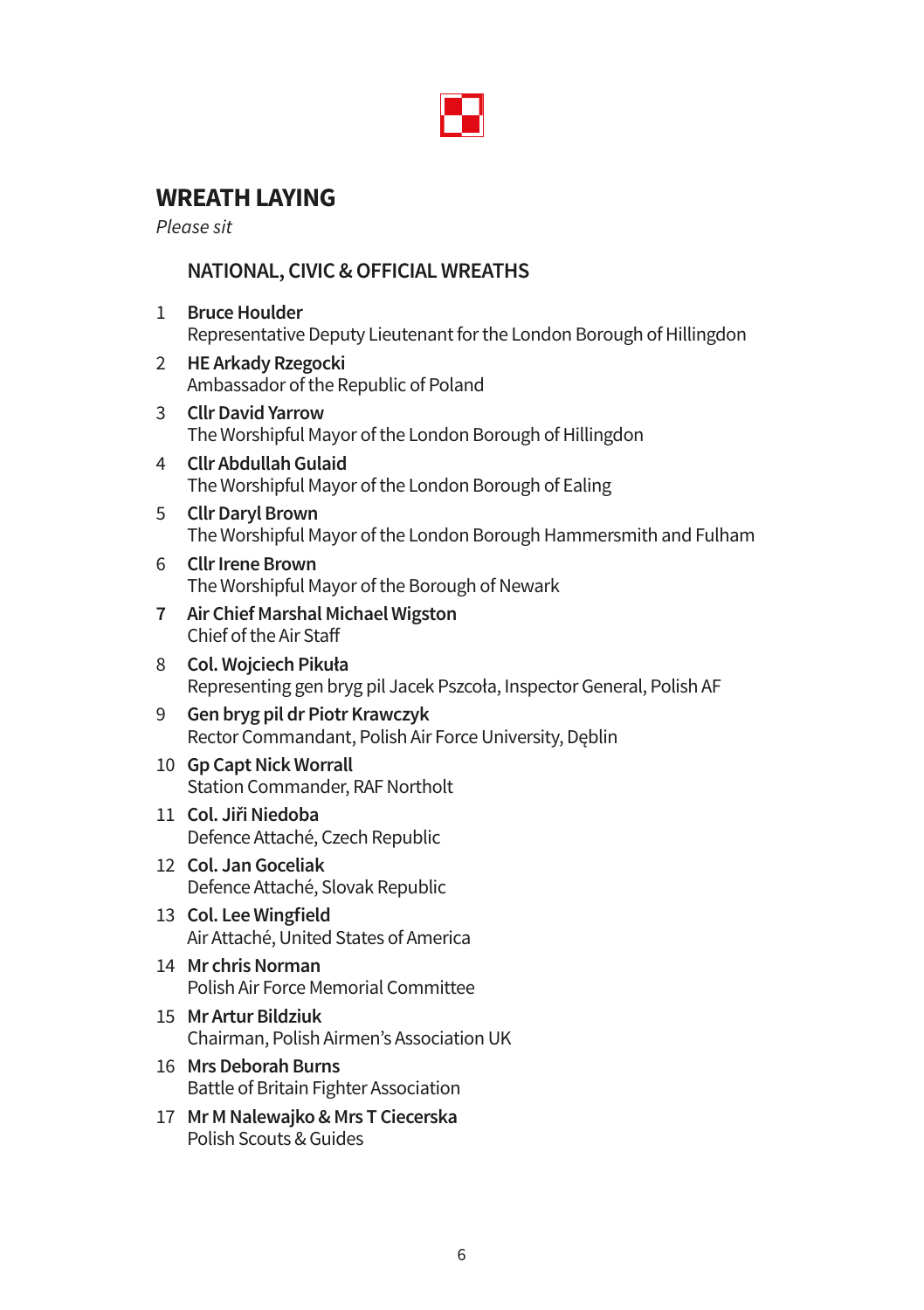

#### **SQUADRON WREATHS**

#### Laid by veterans or descendants of each Polish Squadron

#### BOMBER SQUADRONS

- 18 **300 Land of Mazovia** WO Jan Black-Stangryciuk rear gunner
- 19 **301 Land of Pomerania** Lt Wanda Szuwalska WAAF
- 20 **304 Land of Silesia** WO Julian Michalski Navigator
- 21 **305 Land of Grtr Poland** Andre Borowski
- 
- 22 **Special Duties Flight** John Baxter WO Zablocki pilot

#### FIGHTER SQUADRONS

| 23 302 City of Poznań   | John Baranski                       |
|-------------------------|-------------------------------------|
| 24 303 Kościuszko       | Janet Stephens                      |
| 25 306 City of Toruń    | John Kaye                           |
| 26 307 Lwów Eagle Owls  | Michael Parrott & Andrzej Michalski |
| 27 308 City of Kraków   | Eileen Kwissa                       |
| 28 309 Land of Czerwien | Stefan Pietrzak Youngs              |
| 29 315 City of Deblin   | Ignacy Jankiewicz                   |
| 30 316 City of Warsaw   | Stefan Gabszewicz                   |
| 31 317 City of Wilno    | Oleńka Radowicz                     |
| 32 318 City of Gdańsk   | Flt Lt Philip Barnwell              |
| 33 Polish Fighting Team | Mrs Dunmill-Malinowska              |
|                         |                                     |

ARTILLERY OBSERVATION

34 **663**

# **CONCLUDING PRAYERS**

Please Stand

Rev. Sqn Ldr Neil Galloway

#### **Last Post**is sounded

Standards and Banners dipped One Minute's silence

#### **Reveille**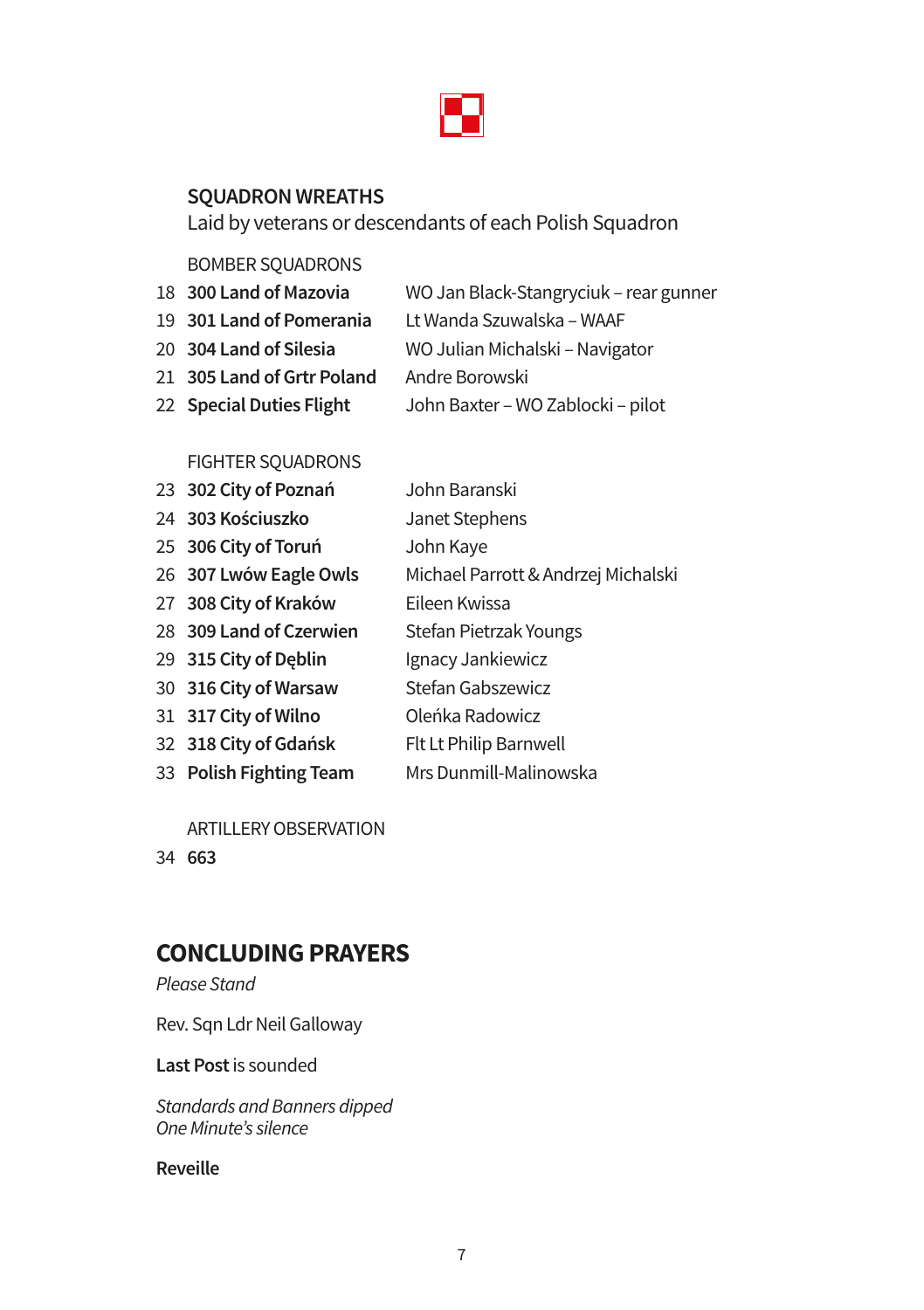

# **NATIONAL ANTHEMS**

The National Anthem of Republic of Poland The National Anthem of the United Kingdom The Standards are marched off

# **CONCLUDING REMARKS**

#### Please sit

The Band marches off , the Trumpeter playing 'White Roses' before leaving the enclosure:

> The buds of white roses are blooming again, Come back, Jasiu, come back from your war. Come back and kiss me, as in days gone by, And I will give you those roses once more.

[Echo:]

But for Jasiu, nothing now is needed, White roses are blooming in front of his eyes, At the edge of the wood their petals will fall, On the battlefield grave where cold he lies.

# END OF CEREMONY

## **FLY-PAST**

Lancaster PA474, Battle of Britain Memorial Flight, RAF

# **PERSONAL WREATHS**

Anyone wishing to lay a personal wreath is invited to do so at the conclusion of the ceremony: please proceed from the right of the Monument and leave to the left.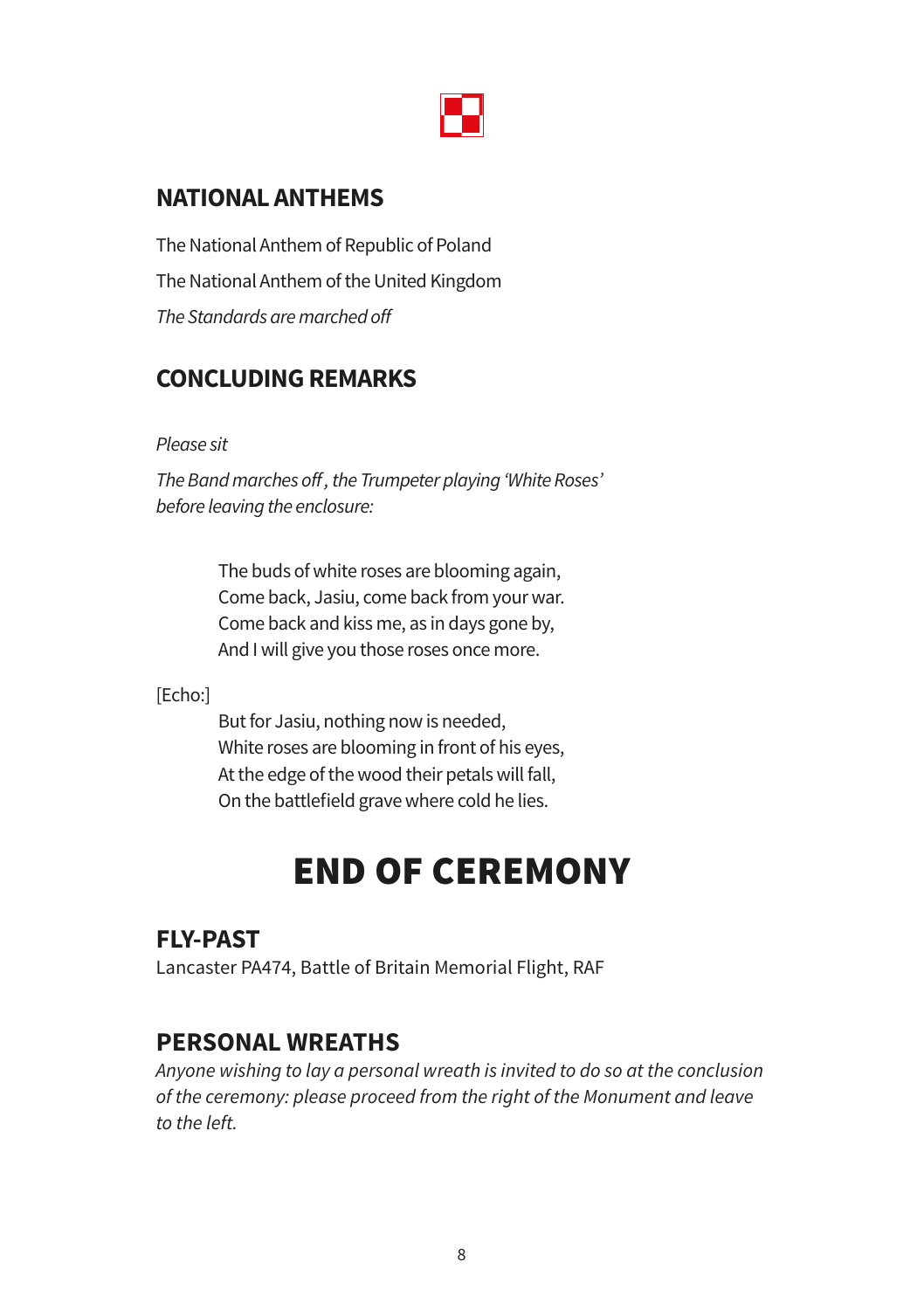

# THE PLUMETOT MEMORIAL

Unveiled as part of the celebrations of the 75th Anniversary of D-Day, the new Memorial at Plumetot was created to mark the presence of the Polish 131 Wing at the Advanced Landing Ground B 10 at Plumetot in 1944. More widely it commemorates the important role played by the Polish Air Force in supporting the Invasion, the Battle for Normandy, and the Liberation of France as a whole.

Initiated by the Polish Air Force Memorial Committee, we are extremely grateful for the very generous support of the Polish Institute of National Memory which funded the steel work in Kraków, and to other organisations and individuals in Britain, France and Poland who all helped fund the Project. The Polish Embassy in Paris were closely involved throughout, as were French civil and military authorities at every level. Alexander Smaga was chosen as architect through an international competition and produced an inspired and beautiful design. The tiny Commune of Plumetot, under the leadership of its Mayor, M. Tarlet, his Deputies, and his tireless Secretary Mme Ruffier, took on the major challenge of organising a tri-national event with extraordinary energy matched by their commitment to the memory of the Polish airmen who had passed their way so many years ago.



Wreaths are laid by M. Bouyx MP, Minister Kasprzyk, M Fiscus Préfet of Calvados, Ambassador Młynarski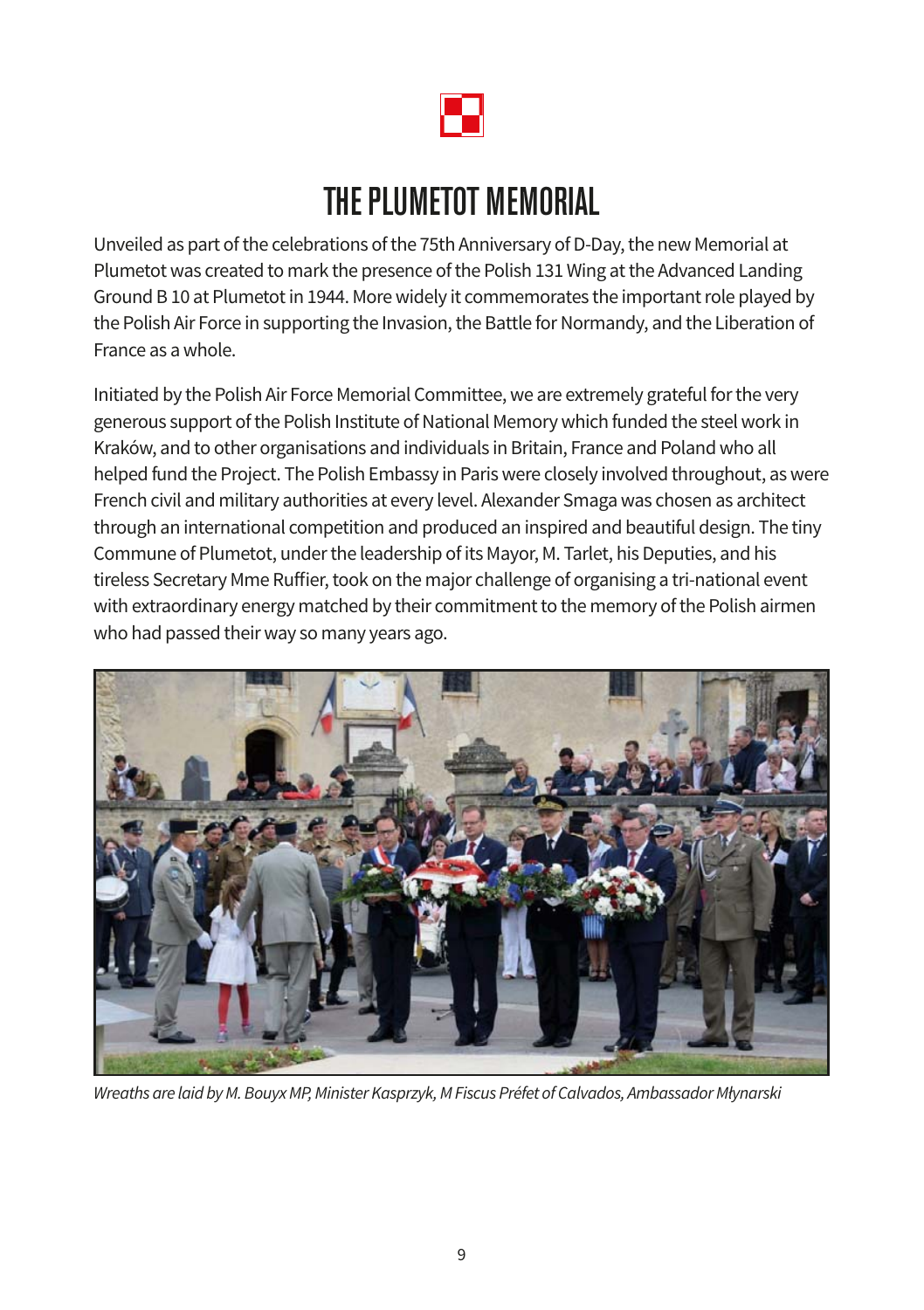

The unveiling followed a Mass in the Norman village church offered for the souls of Polish Airmen. M. Fiscus, Préfet of Calvados, representing the French Secretary of State for Defence, said:

*"I must allow myself to comment that it cannot be by chance that our Polish friends have chosen to honour their airmen on the Feast of Pentecost. It was on the breath of the Spirit of liberty, that the wings of their aircraft were carried in the critical days of June 1944. It was the Spirit of courage, which allowed them to persevere through all peril. And it was the Spirit of sacrifice, which pushed them to risk their very lives to free Europe of the totalitarian Nazi regime. The arrival of Polish pilots at Plumetot is also the symbol of a friendship unshaken across the centuries: the friendship between France and Poland."*



Mass in the village Church Local school children

assist with the wreaths

The Memorial commemorates the three fighter squadrons – 302, City of Dęblin, 308 City of Kraków, and 317, City of Wilno, which flew from here. It commemorates not only the pilots, but equally importantly, the tireless ground-crew who kept the aircraft operational in the most difficult conditions. More widely, it marks the part played by all Polish airmen, of fighter and bomber squadrons alike, who fought in the Normandy campaign and helped secure the liberation of Plumetot, the liberation of Normandy, and the liberation of France. The importance of remembrance was stressed by the Ambassador of the Republic of Poland in France who said:

*"A soldier dies twice: the first time when he falls in combat, the second time when he falls from memory. Allow me to repeat my most sincere thanks to those who have given back their deserved place to these exceptional heroes… preserving their memory and passing it on to the youngest of generations."*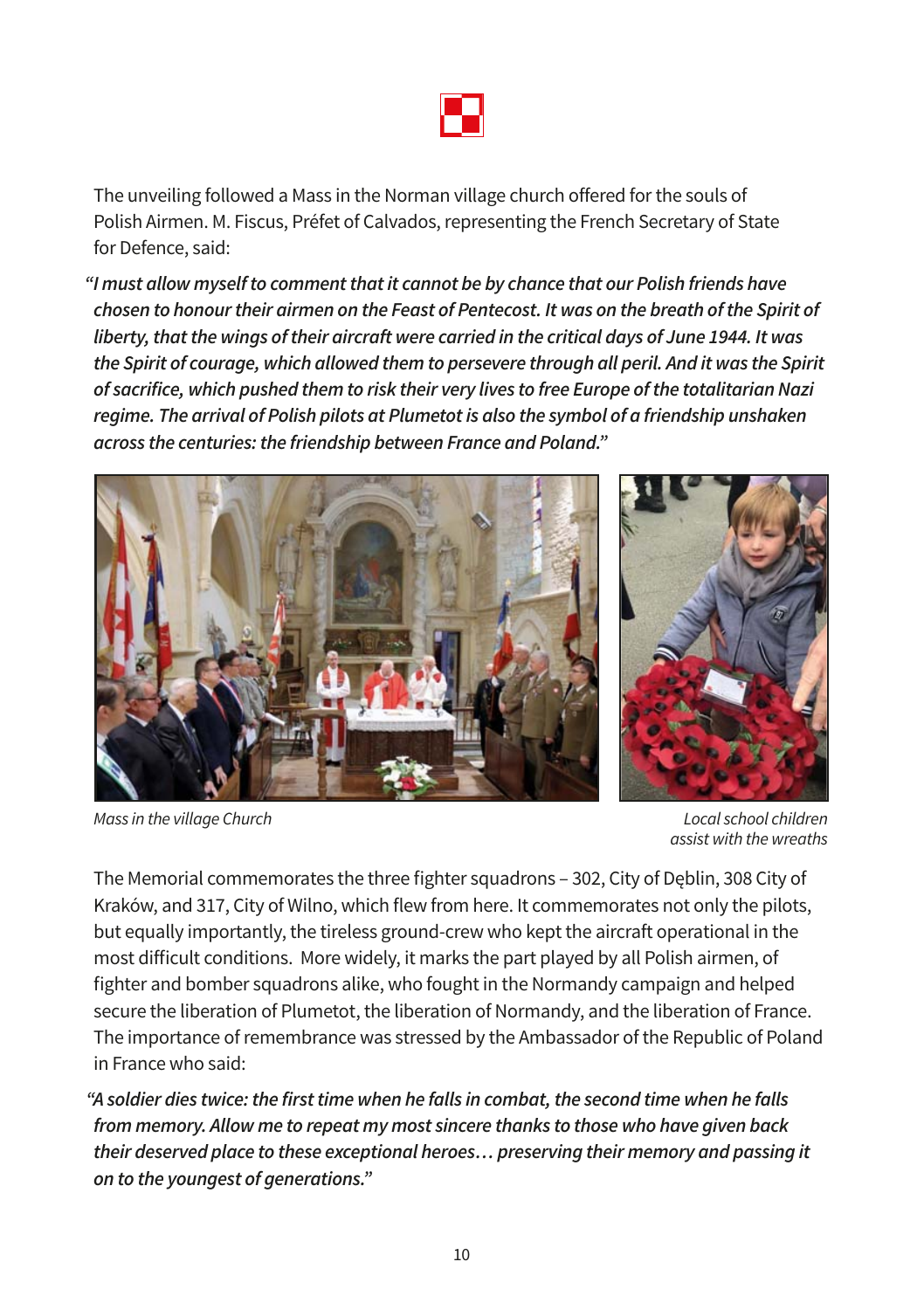

Let the last word be left to one of the ground crew, Tadeusz Kwissa, who described in his diary that momentous journey to France:

*"12 British transport aircraft, Dakota type made in America, arrive about 1000. We all wait, ready, after completing last formalities we load into the machines, 12 to 15 people each. We take off individually at 1200. My Dakota takes off as the fourth. After circling above the airfield we set course for France immediately. A bit to the south of Bayeux. Almost at once the sea coast can be seen, as Ford is located very close to the coast. Some small English port escapes beneath us. The coast of England slowly starts to disappear in the slight sea mist so typical for England. We start to feel sorry, with lumps in our throats that we leave this Island full of good people, friends, the island that is jealously hiding my fiancée somewhere… Despite this feeling we also feel strong joy in our hearts that, at last, for once, we're getting closer to Poland rather than further away from Her, as was the case until now… Underneath us clouds in places, the sea has a strangely beautiful pale blue colour, sometimes turning green, with very small waves… We pass whole convoys of ships, small and big. It seems to me we can see a small islet… and behind it a cape of the mainland. We can already see beaches, on which there are lots of barges and equipment, a whole town of ships of various size near the coast. We make landfall. The fields are filled with crates of equipment, ammunition, tanks, and tracks of heavy vehicles everywhere. We pass an airfield full of American Thunderbolts; field hospitals; we can see a destroyed town, then a smaller town, houses without roofs or windows etc. Traffic on the roads like Piccadilly Circus, but on the right hand side, and purely military. Finally our aircraft makes a circuit over an airfield and we land. The airfield has only one 'runway' from tar paper like roof covering. The sun is shining, terrible dust at the airfield. It turns out that the 'A' and 'B' parties of the ground crew have also only just arrived in barges, unloading onto the beach. We sleep in a ditch, in which we have dug sideway holes… During the night a raid, terrible Anti- Aircraft fire. Our airfield is near the village of Plumetot. We're about 7 to 10 miles from the front line. All the time we can hear field artillery, light and heavy. [The next day:]*

*A fine and sunny day. I send my first letter to my fiancée. I'm very proud, as our address is: 'British Liberation Army'."*



A 317 Sqn Polish Spitfire, accompanied by a French CASA transport aircraft, fly over Plumetot with the Invasion beaches behind them.